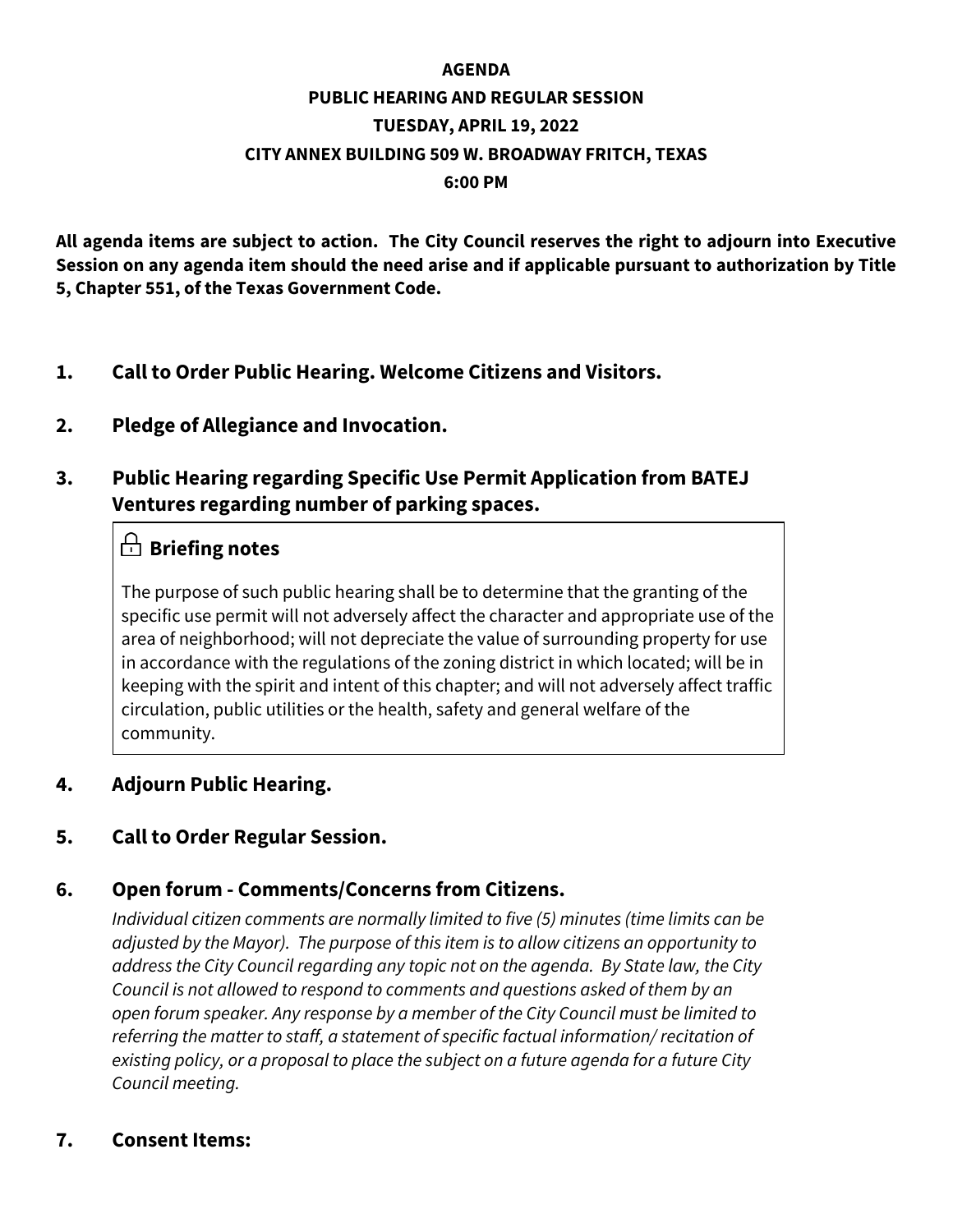*This section shall provide for items that require action by the council, but where little or no discussion is anticipated. By a single motion, second and affirmative majority vote, items under this section are approved without further discussion or action. Any council member desiring more discussion on an item may request an item be withdrawn for separate discussion and action.*

#### Consent Action

7.1. Approve minutes of the following meeting: 03/22/2022

[Regular Council - Mar 22 2022 - Minutes - Pdf](https://fritchcityhall.communitybydiligent.com/document/f83d90e7-3dd3-4cf4-aacc-57f0e27bd26d) @

### **8. City Staff & Affiliated Entities Reports**

### **[E.D.C. Report](https://fritchcityhall.communitybydiligent.com/document/67ca9ba3-1e1b-4a5a-b3c3-21c4802708f5) – President Kim Lindley and/or Director Suzanne Bellsnyder**

- · Financial Report
- · Business Activities
- · EDC Committees

### **[City Secretary Report](https://fritchcityhall.communitybydiligent.com/document/84ab3b97-6fdf-4fe9-ad95-98d85c1e04fc)**  $\mathscr{D}$  **- Christina Athey**

Financial Updates (Budget reports, Bank, Fund Balance, Debt Service, etc.)



## **[City Manager Report](https://fritchcityhall.communitybydiligent.com/document/27adecd6-097d-4f7d-bfea-d4729f1accf5)**  $\mathscr{D}$  **- Drew Brassfield**

Judge Rodriguez present for quarterly Court Report  $\mathscr{D}$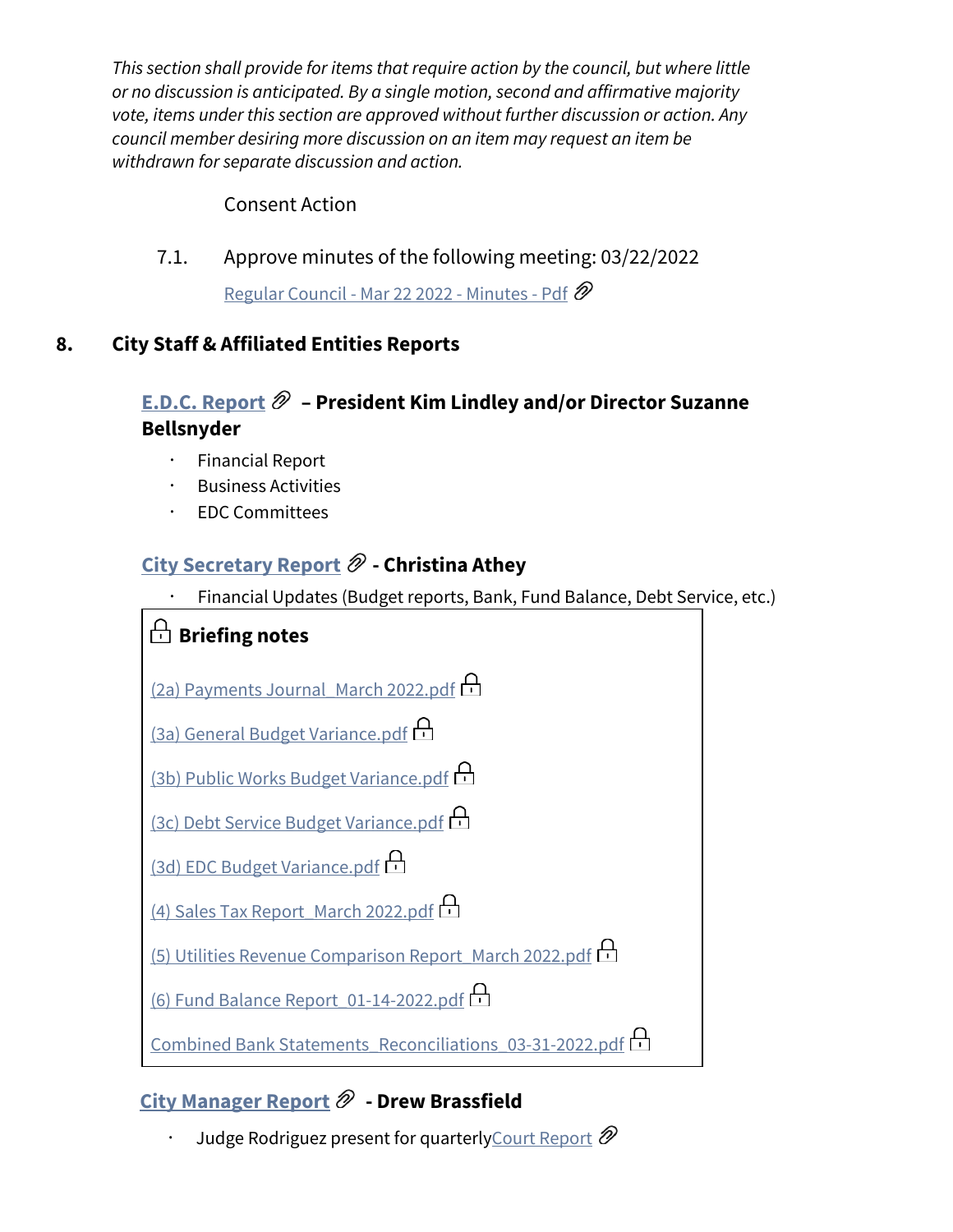- Updates on Activities within City Departments
- Updates on On-going Projects

| $\Box$ Briefing notes     |
|---------------------------|
| <u>AC-Code Report.pdf</u> |
| Court Report2.pdf         |
| Fire Dept. Report.pdf     |
| <u>Police Report.pdf</u>  |
| Public Works Report.pdf   |

#### **9. New business:**

9.1. Discussion and possible action regarding [Resolution 2022-3](https://fritchcityhall.communitybydiligent.com/document/55be243c-64af-4d43-b06e-feb91df86eb8)  $\mathscr{D}$ pertaining to adoption of Hutchinson County Hazard Mitigation Plan.

## **Briefing notes**

CM has worked with Borger Emergency Management to ensure the aspects pertaining to Fritch were updated as accurately as possible.

#### \***Recorded vote required**.

*Recommended Motion: I recommend that we approve/deny Resolution 2022-3, as presented/amended.*

9.2. Discussion and possible action regarding [interlocal agreement](https://fritchcityhall.communitybydiligent.com/document/3b7b533e-0206-44f4-a3cc-075b92b62b71)

 $\mathscr{D}$  to support Emergency Preparedness Plan.

## **Briefing notes**

Senate Bill 3 (2021) requires, among many other things, that municipalities develop a comprehensive emergency preparedness plan. Part of that plan requires us to have layers of backup in the event of utility outages. Brent has been working for months, preparing the plan with all its complexity.

*Recommended Motion: I make a motion that we approve/deny entering into an interlocal agreement with the City of Borger for utility support purposes.*

9.3. Discussion and possible action regarding EDC Board member [application from Lisa Smith](https://fritchcityhall.communitybydiligent.com/document/71cc1530-b656-4a80-b89b-86313cca97ef)  $\mathscr{D}$ .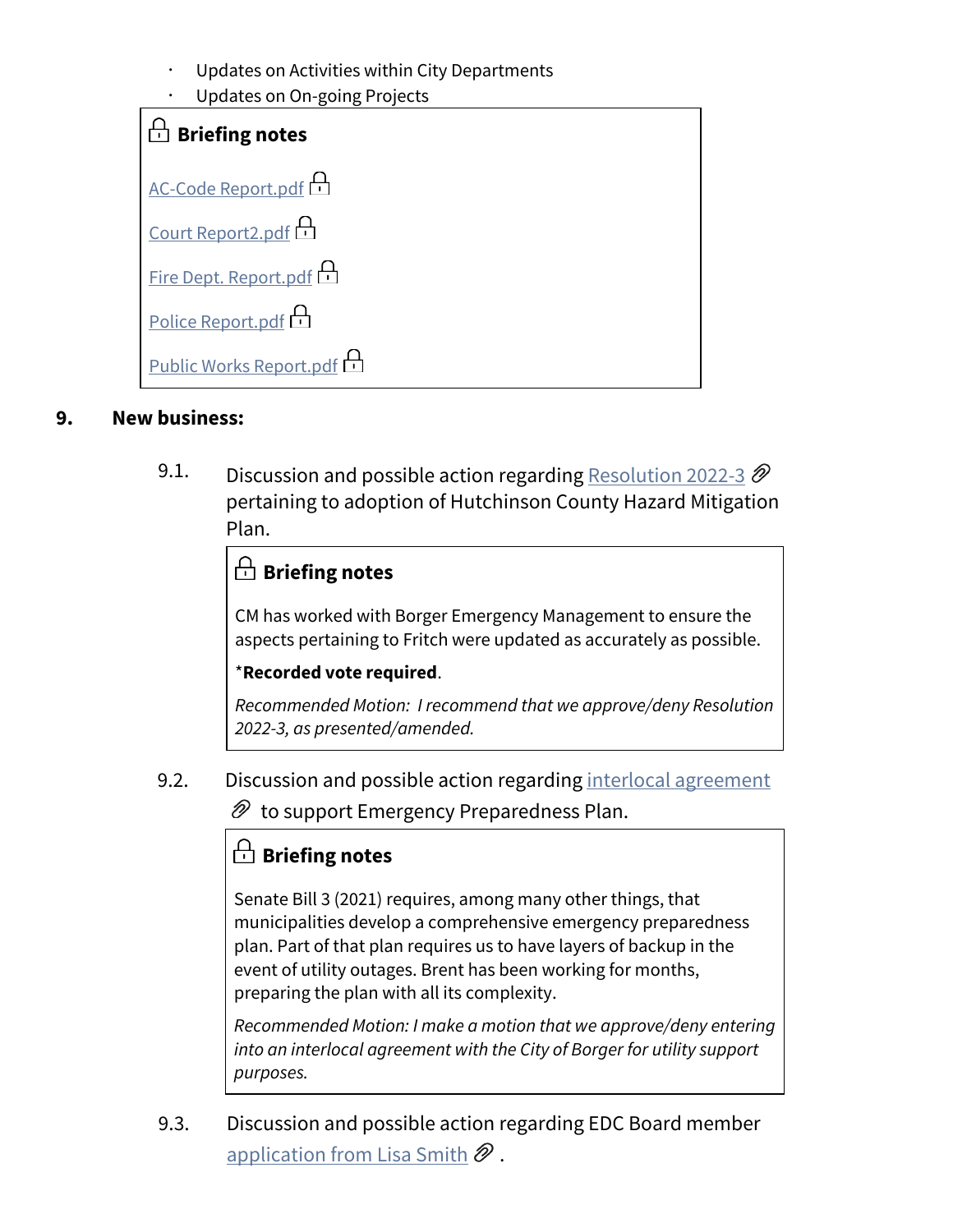## **Briefing notes**

*Recommended Motion: I make a motion that we approve/deny Lisa Smith's application to the EDC board.*

9.4. Discussion and possible action regarding [Interlocal Agreement](https://fritchcityhall.communitybydiligent.com/document/973e05a7-8e18-4575-b31d-ec8856ffbbf8)

 $\mathscr{D}$  with the Panhandle Regional Planning Commission and [Resolution 2022-5](https://fritchcityhall.communitybydiligent.com/document/d3e05434-b4b7-4ff0-ad60-9cbc119fe6e9)  $\mathscr{D}$  for application development services and associated administration consideration, if funded, for the 2022 TxCDBG Downtown Revitalization Program.

# **Briefing notes**

Funding limits: \$250,000-\$500,000 with 15% match (\$37,500-\$75,000).

Since not being funded for the TxDOT TA Grant Program for the sidewalk project, the DRP program is a way we *could* try to pick up, at least, part of the sidewalk project. TxDOT program did not require matching funds, whereas the DRP program does.

*Recommended Motion: I make a motion that we approve/deny the interlocal agreement with PRPC and Resolution 2022-5 as presented/amended.*

9.5. Discussion and possible action regarding proposals received for engineering services for an application to the 2022 TxCDBG Downtown Revitalization Program and associated engineering, if funded.

## **Briefing notes**

(Engineering services proposals are due Monday 04/18/22 at 2:00pm and will be scored before the meeting. Information will be uploaded following scoring of proposals.)

[Blank Resolution](https://fritchcityhall.communitybydiligent.com/document/97fedf78-838e-475c-84da-c01acd7f0bc3)  $\bigoplus$  (will be completed prior to meeting)

*Recommended Motion: I make a motion that we pass Resolution 2022-4 and select \_\_\_\_\_\_ to provide engineering services for the City's participation in the Downtown Revitalization Program, if funded.*

9.6. Discussion and possible action regarding specific use permit [application](https://fritchcityhall.communitybydiligent.com/document/475d90e6-7440-4320-847e-84b2cec515c0)  $\mathscr{D}$  from BATEJ Ventures regarding number of parking spaces.

# **Briefing notes**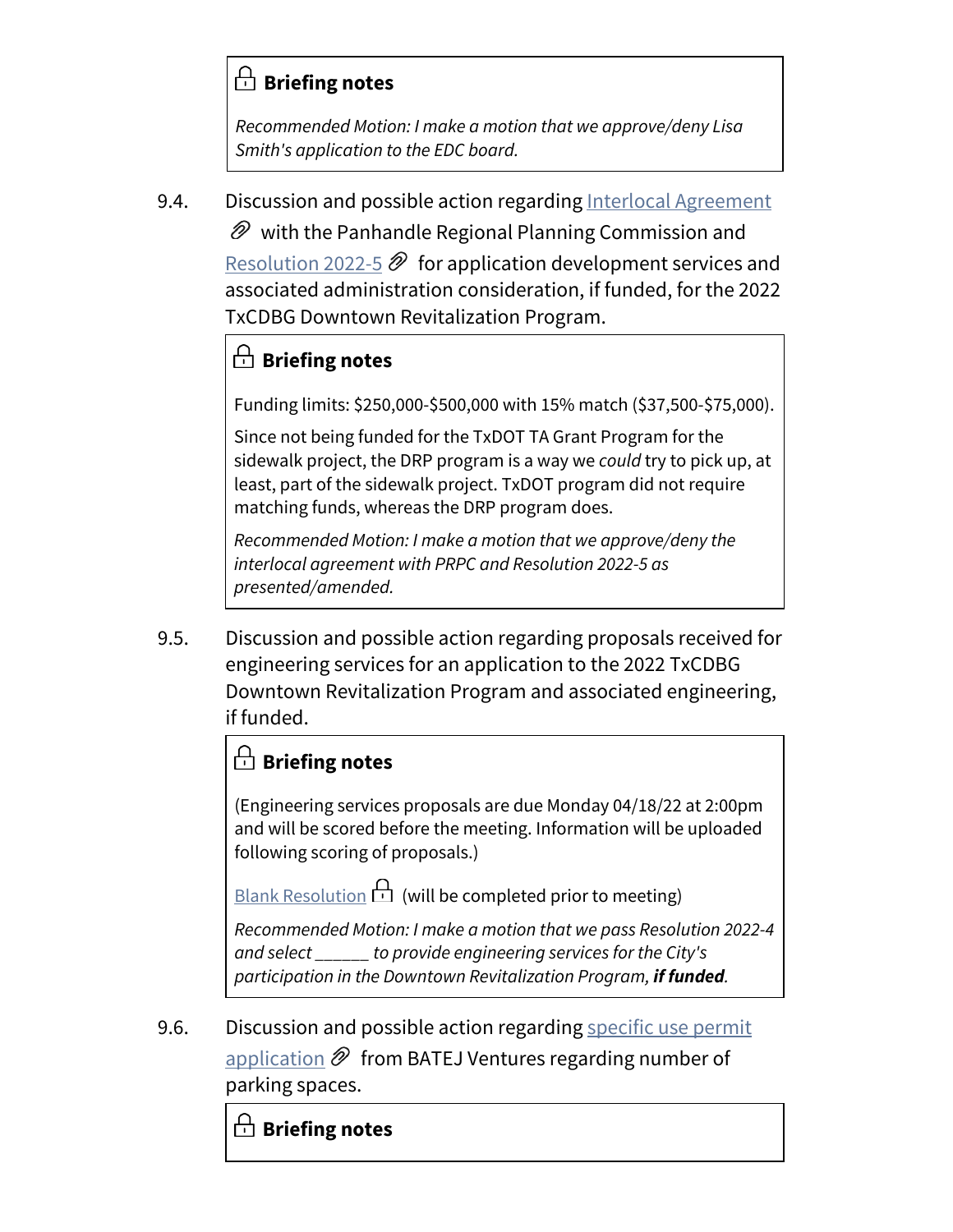In Sec. 14.03.003 (a) (O) it states, "Retail store or personal service establishment, except as otherwise specified herein: one (1) parking space for each two hundred (200) square feet of floor area."

For a 10,500 sq. ft retail store, the minimum number of parking spaces would calculate to 52.5 (10,500/200 = 52.5). Since you can't park in half a space, it's rounded to 53. They have 36 parking spaces planned. (difference of 17)

[FamilyDollarTree Site Plan.pdf](https://fritchcityhall.communitybydiligent.com/document/1c5d7750-feb8-4d25-b1ab-93514a280656)

[Civil Drawings \(002\).pdf](https://fritchcityhall.communitybydiligent.com/document/16792c07-2702-4a7d-8e04-8ba4788a8d47)

*Recommended Motion: I make a motion that we approve/deny the specific use permit application as presented/amended.*

9.7. Discussion regarding the Annexation of the old Allsup's property located in Section 13, Block Y-2 owned by the City.

# **Briefing notes**

This is the property gifted to the City by Mark Allsup. It has been recommended we have this as a discussion for transparency.

[Map](https://fritchcityhall.communitybydiligent.com/document/6a8d033a-0ef5-495e-ac1a-3294f01f6777)  $\Box$  - to refresh your memory, if needed.

*No recommended motion - discussion only.*

9.8. Discussion and possible action regarding setting public hearing on the proposed annexation of certain property by the City of Fritch for Tuesday, May 17, 2022 at 6:00 p.m., and authorizing and directing the City Manager to publish notice of such public hearing, at which public hearing all interested persons will have the right to appear and be heard on the proposed annexation by the City of Fritch of the old Allsup's property located in Section 13, Block Y-2 owned by the City.

# **Briefing notes**

Should the Council desire to annex this property following the discussion, there will need to be a public hearing that requires public notice before it can officially be annexed.

*Recommended Motion: I make a motion that we set a public hearing on the proposed annexation for Tuesday, May 17, 2022 at 6:00pm and authorize and direct the City Manager to publish notice of such hearing.*

### **10. Mayoral/council member announcements.**